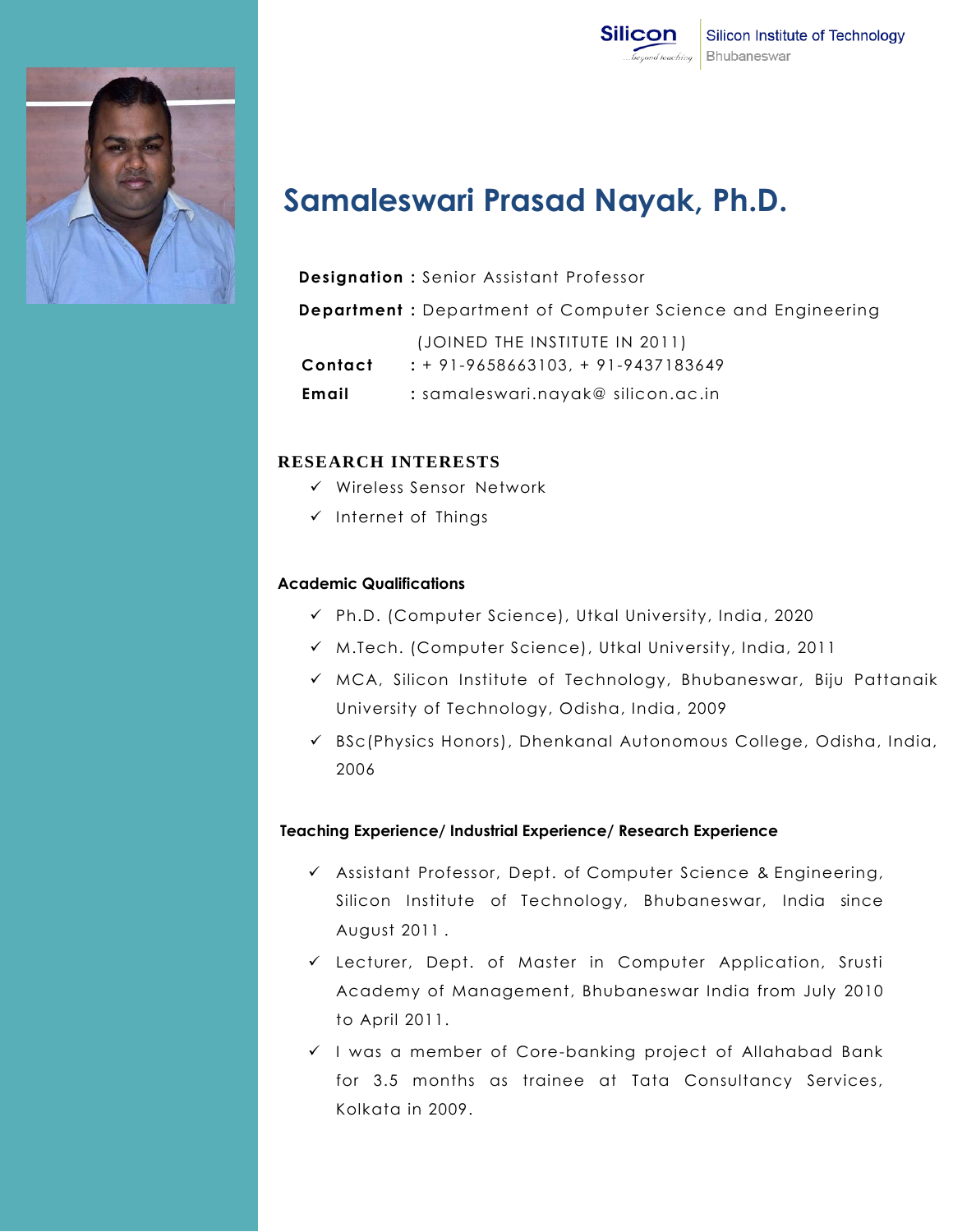## **JOURNALS:**

- **Samaleswari Prasad Nayak**, Satyananda Champati Rai, S Pradhan, J.K. Mantri, "RELAS: A reliable authentication system for patient monitoring using IoT", International Journal of Knowledge-based and Intelligent Engineering Systems **(Scopus Indexed, SCIE)**, vol. 24, issue. 2, pp. 83-93, 2020.
- Suchismita Rout, **Samaleswari Prasad Nayak**, **"**Energy Minimization Technique in SDN using Efficient Routing Policy", Journal of Xi'an University of Architecture & Technology **(Scopus Indexed)**, vol. XII, Issue IV, pp. 3512-3519, 2020.
- **Samaleswari Prasad Nayak**, Surajit Das, Satyananda Champati Rai, Sateesh Kumar Pradhan, "SIMAS: smart IoT model for acute stroke avoidance", International Journal of Sensor Networks, Inderscience (**Scopus Indexed**), vol. 30, pp. 83-92, 2019.
- **Samaleswari Prasad Nayak,** Satyananda Champati Rai, Sateesh Kumar Pradhan, "An IoT Framework for Real-Time Event Detection and Acquisition Using Mobile Sink", International Journal of Engineering & Technology **(Scopus Indexed)**, vol. 7, pp. 466-473, 2018.
- Monalisha Mishra, **Samaleswari Prasad Nayak,** Basant Kumar Nayak, **"Maximizing Network Lifetime With Adaptive Clustering In Wireless Sensor Networks", I**nternational Journal of Advances in Electronics and Computer Science, 2016, Vol. 3, pp. 37 – 41
- **Samaleswari Prasad Nayak,** Satyananda Champati Rai, "A Performance Analysis of Energy Efficient Routing Protocols in Wireless Sensor Networks", International Journal of Innovations & Advancement in Computer Science IJIACS,2015, Vol.4, pp. 248 – 255

## **CONFERENCE PROCEEDINGS:**

 **Samaleswari Prasad Nayak,** Stitapragyan Lenka, Satyananda Champati Rai, Sateesh Kumar Pradhan, "An optimal clustering algorithm for wireless sensor network", Proceedings of 2017 International Conference on Signal Processing and Communication (ICSPC), Indexed in IEEE Explorer and Scopus, pp. 462-466, July 28-29, 2017.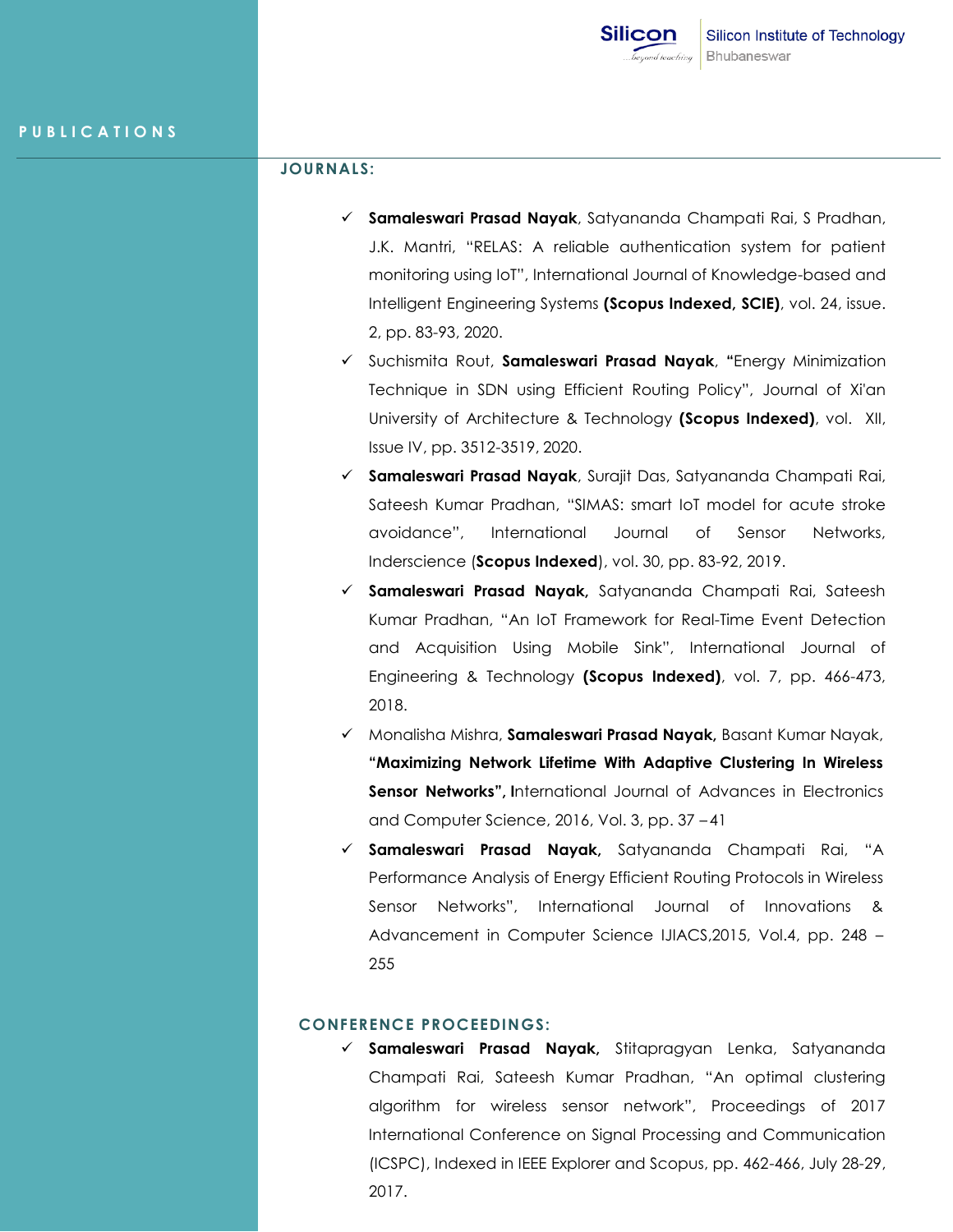

#### **Samaleswari Prasad Nayak**,

Satyananda Champati Rai, Sipali Pradhan, "A Multi-clustering Approach to Achieve Energy Efficiency Using Mobile Sink in WSN", Proceedings of 2016 Computational Intelligence in Data Mining, pp. 793 - 801, Part of the Advances in Intelligent Systems and Computing book series, Indexed in Springer (AISC, volume 556).

- **Samaleswari Prasad Nayak**, Satyananda Champati Rai, Sateesh Kumar Pradhan, "MERA: A Multi-clustered Energy Efficient Routing Algorithm in WSN", Proceedings of 2015 International Conference on Information Technology (ICIT),Indexed in IEEE Explorer, pp. 37 - 42, December 21 - 23, 2015.
- **Samaleswari Prasad Nayak**, Kasturi Dhal, Satyananda Champati Rai, Sateesh Kumar Pradhan, "TIME: Supporting topology independent mobility with energy efficient routing in WSNs", 2015 1st International Conference on Next Generation Computing Technologies (NGCT), Indexed in IEEE Explorer, pp. 350 - 355, September 4 - 5, 2015.

#### **BOOK CHAPTER**

- SAW: A Real-Time Surveillance system at Agricultural Warehouse Using IoT **– Communication to Elsevier-2020.**
- $\checkmark$  Wearable sensors and machine intelligence for smart healthcare **Communication to Springer – 2020**

## **Technical Proficiency**

- Languages: C, C++, Java (Core), Python, SQL
- $\checkmark$  Frontend: HTML, CSS, Java Script
- Backend: Oracle
- Data Structure, Operating System(Windows, Linux), Internet of Things, Machine Learning, Data Science
- $\checkmark$  Microsoft Office, Matlab, Arduiono, X-Fig, Latex

## **Training/ Workshop Conducted**

- $\checkmark$  Conducted a National level webinar as convenor on "Machine Learning" and it's Applications" from 4-6 march 2021 at Silicon Insttitute of Technology, Bhubaneswar.
- Conducted hands-on summer training on "Enhance your skills in C Programming" for 750 students across India at Silicon Institute of Technology, Bhubaneswar, 2020.
- Conducted a hands-on t raining on "Object oriented concepts